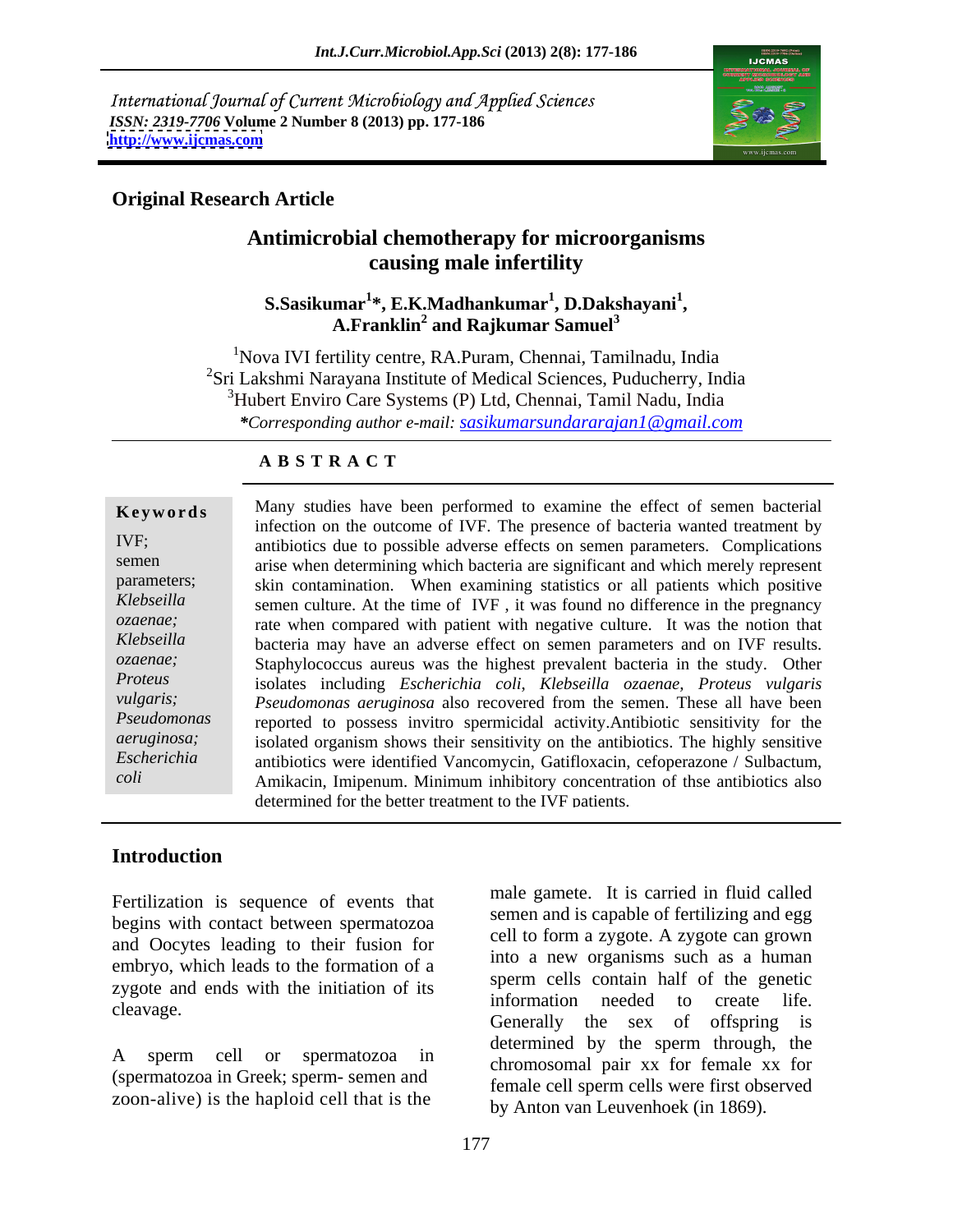Microbial contamination of culture dishes type of bacterial and are called narrow occasionally occurs in our IUF/ICSI spectrum antibiotics. Aminoglycosides, programme, despite stringent culture conditions and the use of medium containing penicillium and streptomycin, tetracycilne while once class is composed an increasing number of infections was of multi drug each drug id unique observed once they were routinely recorded. In study 95 cases of contaminated culture dishes were **Materials and Methods** examined, I an attempt to identify possible causes, infection were observed only in Study materials IVF culture dishes and never after applying intracyloplasmic sperm injection. The semen specimen was obtained from Identification of contaminating micro organisms should that infections were masturbation in sterile manner, and mainly caused by the Escherichia coli, following selected uropathogenic Candida species of the Escherichia Coli Escherichia sp obtained from outpatients strains isolated (73.2%) appeared to be resistant to both antibiotics used in the culture medium and 23.2% appeared to Semen collection reisist either penicillin or streptomycin. The ICSI procedure must prevent colonization of the culture dishes by micro Semen collection of 40 patient attending to organisms. Infection in IVF culture dishes are mainly caused by bacteria starins in collected in the clinic, by masturbation sensitive to the antibiotics (Kastrop *et al.*, after a 3 days abstinence period, patient 2007). Should not taken any antibiotic from one

The word antibiotic comes from Greek patients must wash their hands and genital anti "(against)" and bios "(life)". An area with soap and saline water. Samples antibiotic is a drug that kits or shows the were collected sterile plastic containers. growth of bacterial. These are class of antimicrobial a larger groups which also laboratory within less than 10 minutes and include antibacterial, antifungal, kept in the incubator adjusted to body antiparasitic drugs. Antibiotics are temperature. chemical are produced of solvent from microorganisms. **Spermatozoa analysis**

Some antibiotics are bactericidal meaning Collected sample were subjected to the that they work by killing bacteria. Other analysis of macroscopic characters of antibiotics are bacteriostatic meaning that they are work by stopping bacterial multiplication. Some antibiotics can be used to treat a wide range of infection and are known as broad spectrum antibiotics. After collection of samples, it is allowed

Penicillin, Fluroquinolones, Cephalosporins, Macrolides and structures.

## **Materials and Methods**

## **Study materials**

The semen specimen was obtained from normozooapermia donors by means of following selected uropathogenic with genitourinary tract infection.

## **Semen collection**

Billroth infertifility reserch center were should not taken any antibiotic from one week before collecting the sample, and The sample were delivered to the temperature.

sperm.

## **Macroscopic observation of semen**

Others are only effective against a few to liquefy for 45 minutes. Color of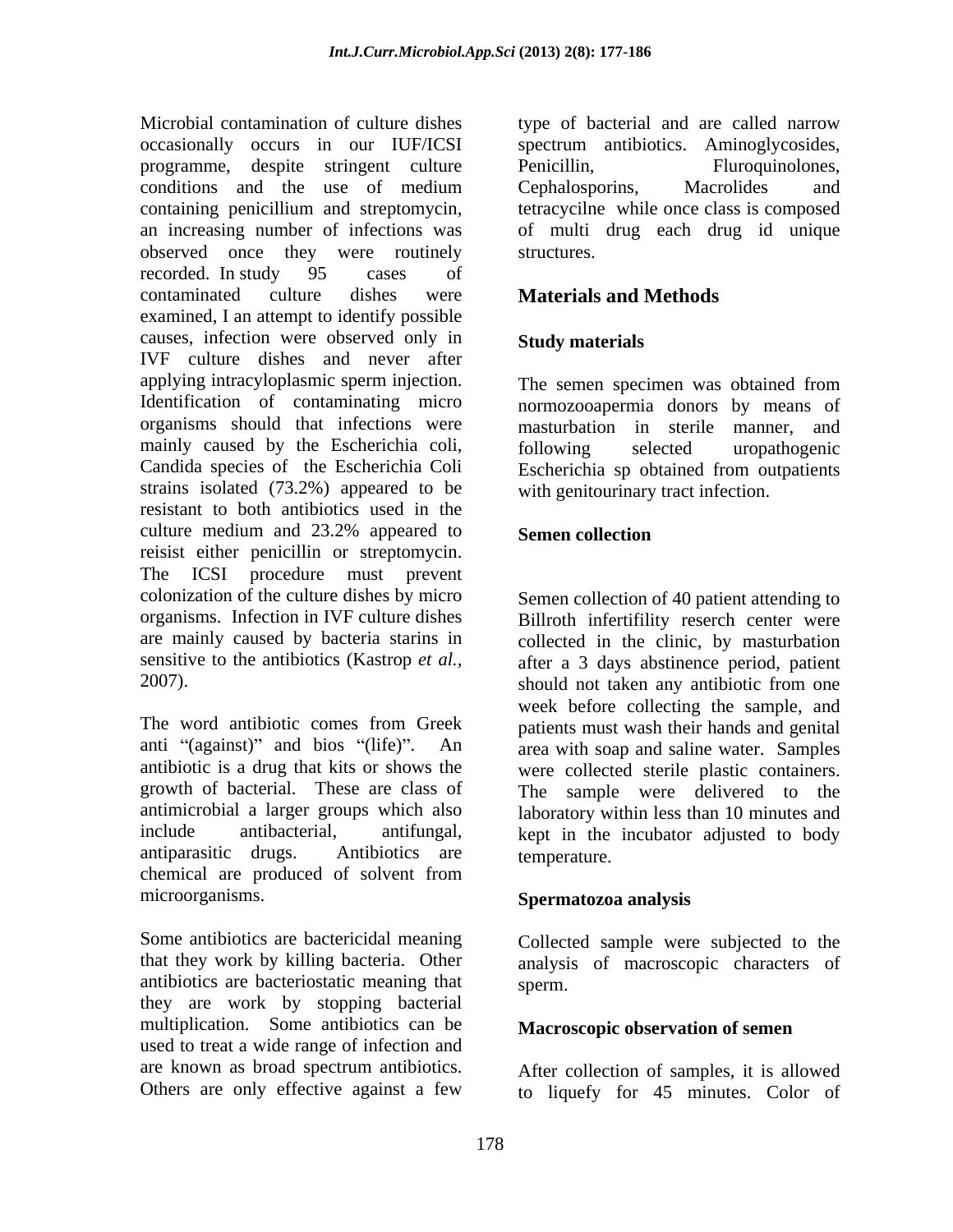samples is observed. Volume of total patient was on the above medium in sterile semen ejaculation is measured pH of the manner. The plates were incubated at semen was checked by use of the specific  $37^{\circ}$ C for 24-48 hours. After incubation, pH paper. These parameters were the microbial colony morphology on the compared with the normal semen plates were observed recorded. parameters to find the abnormality in sperm. **Identification characteristics**

How many sperm are present in your **Antibiotic sensitivity test by kirby** semen sample is important as too few can **bauer method** significantly your chances of conceiving. A man is considred to have a low sperm Muller – Hinton agar plates were prepared

|  | motile sperm     |           |
|--|------------------|-----------|
|  |                  | $x = 100$ |
|  | Motile sperm     |           |
|  | $^+$             |           |
|  | non motile sperm |           |

**Microbiological investigation of infertility patient infertility patient infertility patient infertility infertility infertility infertility infertility infertility infertility infertility inferred inferred inferred inferred** 

A routine microbiological investigation of

**Microscopic observation of semen** The purified bacterial cultures were **Sperm count** and other biochemical characterization. identified based on gram staining, motility

# **bauer method**

count if his sample is found to have less aseptically. A sterile cotton swab was than 20 million sperm per ml. A diagnosis dipped into a well mixed saline test culture of a very low sperm count is given when and excess inoculums were removed by sperm volume falls below 10 million per pressing the saturated swab against the ml. Man that are found to have no sperm innner wall of the culture tube. Using the in their somon are said to be azoospermic. swab, the entire agar surface was streaked This grid is divided into 100 small boxes horizontally, vertically and around the each 0.1 x 0.1 mm. outer edge of the plate to ensure a heavy For undiluted sperm count all motile and selected antibiotic discs were placed in the non-motile sperm within 10 small boxes of centre of each quarter of the plate using this grid. Divided this number by 2. This sterile forceps. The antibiotic discs were result is the concentration of sperm in gently pressed with the sterile forceps to millions/ml. ensure that the disc adhere to the surface motile sperm an inverted position for 18-24 hours at % Motile= ----------------- x 100 37C. Following the incubation period, the Motile sperm zone of the inhibition for each antibiotic + was measured either using an antibiotic non motile sperm some scale on a metric scale and results growth over the entire surface. The of the agar. The plates were incubated in zone scale on a metric scale and results were recorded.

## **Semen culture test and interval in the distribution method Determination of minimum inhibitory concentration of antibiotic by broth dilution method**

semon was carried out for patient who 40 mg of antibiotic in 20 ml of sterila comes to Billroth infertility research distilled water. Sterile nutrient broth is center, take treatment in fertility. The used for bacterial organisms. Sterile 1ml semen sample obtained from the infertile broth containing tubes are used to A stock solution is prepared by dissolving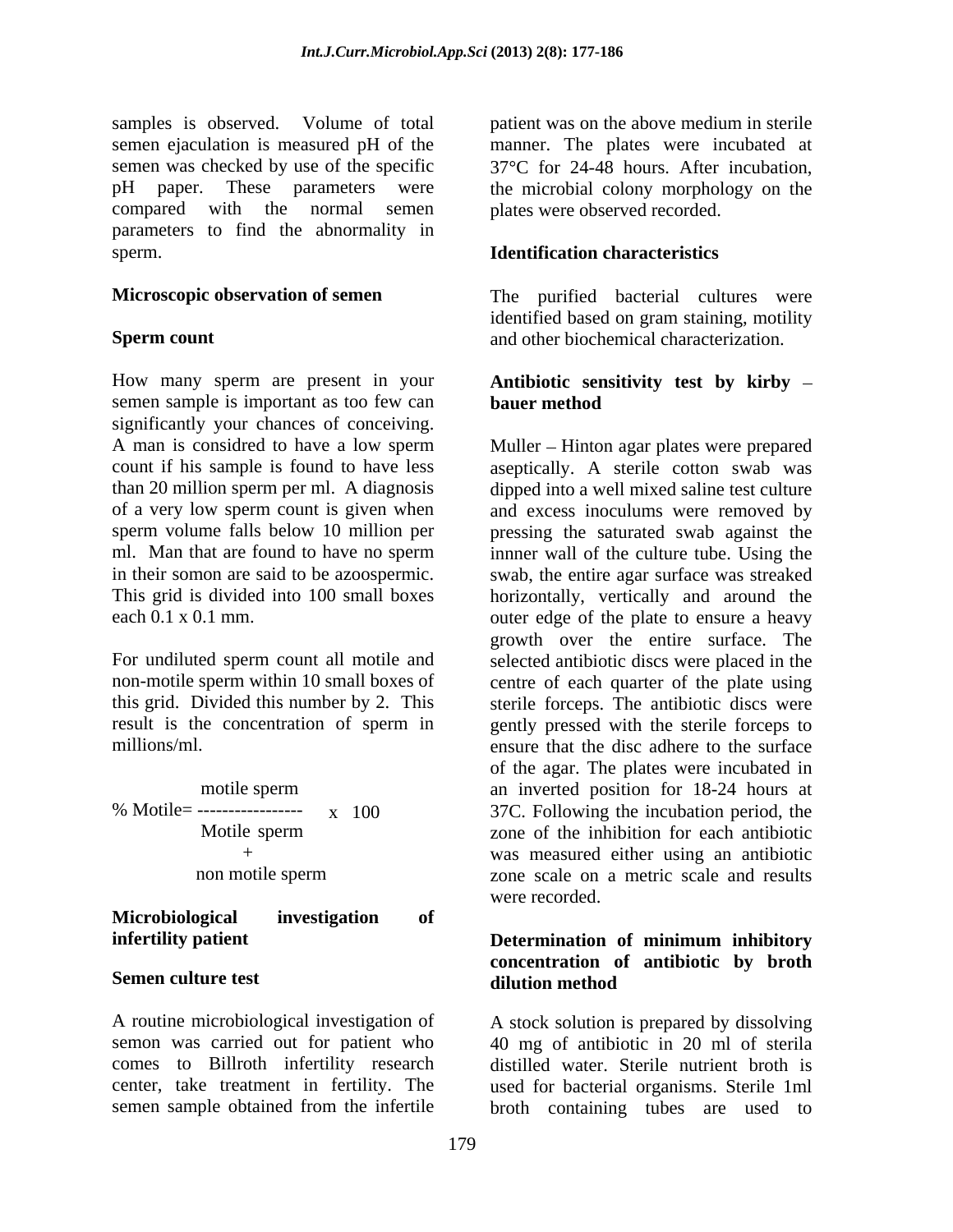determine the MIC of antibiotic with stock antibiotics for those particular organisms stolution having 2 mg.ml concentration of minimum inhibitory concentration is antibiotic used. Sterile dilution in nutrient broth is done using this stock solution to get concentration from 1 mg/ml to are examined for the presence of microbial

The patient's semen samples were analyzed and their result impressions were sample urinary tract and seminal tract culture. isolated from that samples. semen-parameters and on IVF results. *Staphylococcus aureus* is more frequently isolated (40%), *Escherichia coli* (25%),

present in the semen which cause the contaminates the invitro Fertilization isolates including Escherichia coli, contamination is caused by *Eschorichia coli, Klesbeseilla ozaenae, Proteus*  the contamination as viz versa. Biochemical test results for those organisms are shown in the table 2.

For these organisms highly sensitive and fertility in several ways including antibiotics are determined by antibiotic sensitive disc diffusion method. (Table 3). More specific sensitive and resistance antibiotics for each organism were shown in the table 4. From those highly sensitive

determined, MIC value shown in table 5.

0.00019 mg/ml in the test tubes. In each Many studies have been performed to series of the test tubes a loop full of examine the effect of semen bacterial microbial suspension is inoculated. Then infection on the outcome of IVF.The all the inoculated tubes are incubated 37 C presence of bacteria wanted treatment by for 24 hours. Following incubation tubes antibiotics due to possible adverse effects growth. when determining which bacteria are **Result and Discussion Result and Discussion Result and Discussion Result and Discussion Result and Discussion** shown in table 1. From the semen when compared with patient with negative containing unropathogebic organisms bacteria may have an adverse effect on on semen parameters. Complications arise significant and which merely represent skin contamination. When examining statistics or all patients which positive semen culture.At the time of IVF , we found no difference in the pregnancy rate when compared with patient with negative This question the notion that semen parameters and on IVF results.

*klebseilla ozaenae* (15%), *Proteus aureus, klebeseilla* may have an adverse *vulagaris* (12.5%), *Pseudomonas*  effect and that patients are recommended *aerugionosa* (10%) (Figure 1). are antibiotic chemotherapy with their *Staphylococcus aureus* is frequently Gatifloxacin, Cefoperozone / sulbactum. infertility in men also majority bit prevalent bacteria in the study. Other (IVF) procedure. Second most klebseilla ozaenae, Proteus vulgaris *vulgaris, Pseudomonas aeruginosa* cause reported to possess invitro spermicidal *Escherichia coli* and *staphylococcus*  specific anitbiotics like vancomycin, Staphylococcus aureus was the highest prevalent bacteria in the study. Other isolates including *Escherichia klebseilla ozaenae, Proteus vulgaris Pseudomonas aureginosa* also recovered from the semen. These all have been activity.

moderate sensitive and resistance damaging of spermatozoa, hampering their However it has been stated that the presence of bacteria in semen may affect fertility in several ways including motility altering the chemical composition of seminal fluid, this study therefore advocates for the adaption of pre-enriched solid media for optimal isolation of bacteria from semen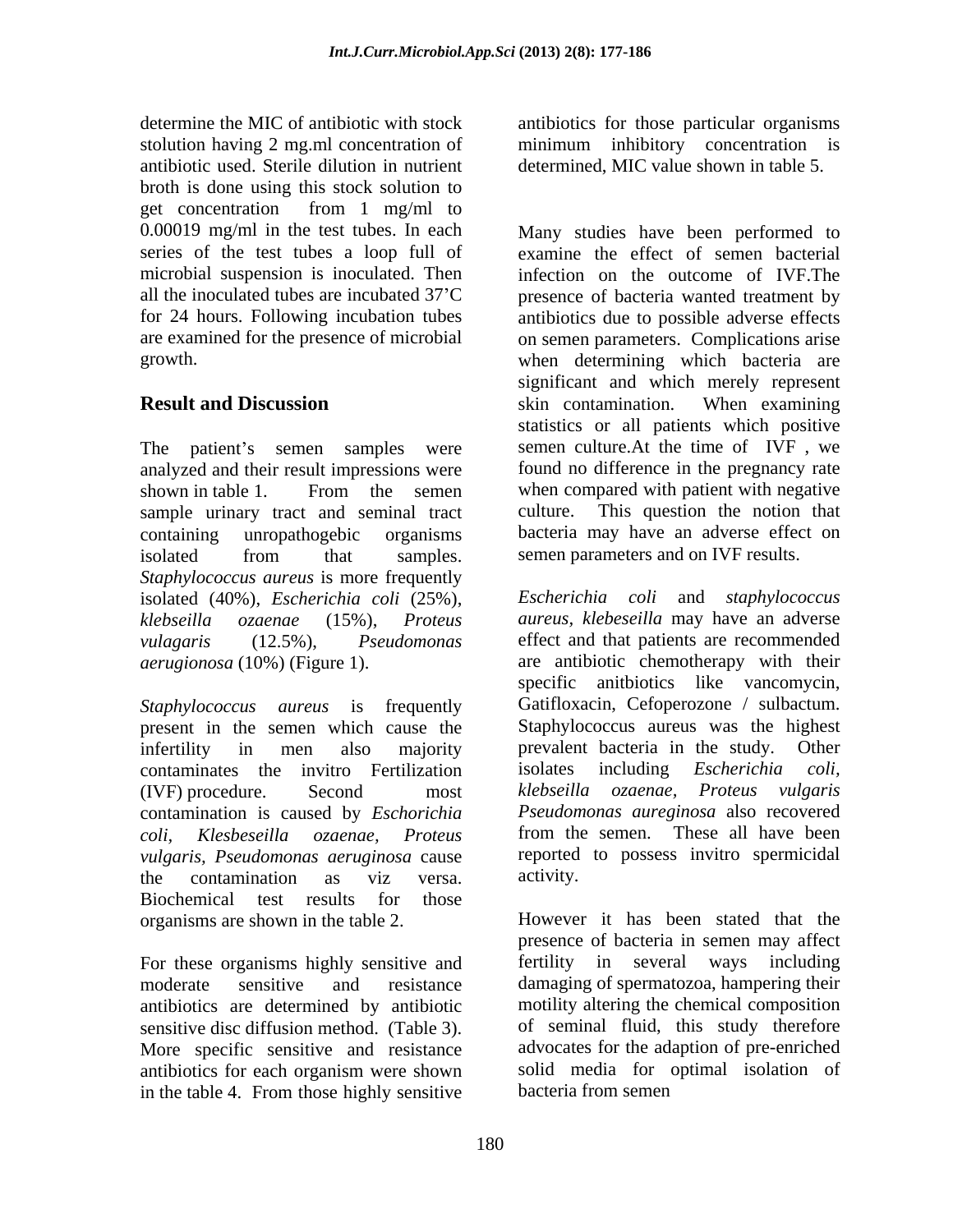**Table.1** Sperm analysis

| S.No. | <b>Sample</b> | Colour                      | <b>Volume</b> | pH             | <b>Viscosit</b> | Liquefaction | <b>Count</b>    | Motility | <b>WBC</b> | <b>Impression</b>        |
|-------|---------------|-----------------------------|---------------|----------------|-----------------|--------------|-----------------|----------|------------|--------------------------|
|       | Patient       | <b>Gray Opalacent</b>       | 3.7           |                | Thin            | Normal       |                 | 40       | 0.2        | Oligo Asthenozoospermia  |
|       | Patient 2     | <b>Gray Opalacent</b>       | 0.5           |                | Thin            | Normal       | 43              | 22       | 0.5        | Asthenozoospermia        |
|       | Patient 3     | <b>Gray Opalacent</b>       |               |                | Thin            | Normal       | 105             | 57       | 0.8        | Asthenozoospermia        |
|       | Patient 4     | <b>Gray Opalacent</b>       |               | 7.8            | Thin            | Normal       | $7\overline{ }$ | 21       | 0.4        | Olingo Asthenozoospermia |
|       | Patient 5     | <b>Gray Opalacent</b>       | 2.5           |                | Thin            | Normal       | 33              | 57       | 0.5        | Asthenozoospermia        |
|       | Patient 6     | <b>Gray Opalacent</b>       | 2.5           |                | Thin            | Normal       | 75              | 47       | $0.6\,$    | Asthenozoospermia        |
|       | Patient 7     | <b>Gray Opalacent</b>       | 3.5           | 7.5            | Thin            | Normal       | 65              | 58       | $0.2\,$    | Normozoospermia          |
|       | Patient 8     | <b>Gray Opalacent</b>       |               |                | Thin            | Normal       | 18              | 66       | 0.3        | Asthenozoospermia        |
|       | Patient 9     | <b>Gray Opalacent</b>       |               | 75             | Visous          | Normal       |                 | 56       | 0.9        | Oligo Asthenozoospermia  |
|       | Patient       | Gray Opalacent              | 1.5           | 7.9            | Thin            | Normal       | 73              | 36       | $0.8\,$    | Asthenozoospermia        |
|       | Patient 11    | Gray Opalacent              | 3.5           |                | Thin            | Normal       | 47              | 36       | $0.6\,$    | Asthenozoospermia        |
| 12.   | Patient 12    | <b>Gray Opalacent</b>       | 1.5           | 7.6            | Thin            | Normal       | 53              | 57       | $0.4\,$    | Asthenozoospermia        |
|       | Patient 13    | Gray Opalacent              | 2.0           | 7.8            | Thin            | Normal       | 45              | 50       | $0.6\,$    | Asthenozoospermia        |
|       |               | Patient 14   Gray Opalacent | 1.5           |                |                 | Normal       | 11              | 55       | $0.4\,$    | Asthenozoospermia        |
| 15.   | Patient 15    | <b>Gray Opalacent</b>       |               | 7 <sub>2</sub> | Thin            | Normal       | 73              | 70       | 0.3        | Asthenozoospermia        |
| 16.   |               | Patient 16   Gray Opalacent | 3.5           |                | Thin            | Normal       | 7.5             | 47       | 0.3        | Normozoospermia          |
|       | Patient 17    | Gray Opalacent              | 3.5           | 7.9            | Thin            | Normal       | 54              | 63       | $0.5\,$    | Normozoospermia          |
| 18.   | Patient 18    | Gray Opalacent              |               | 7 <sup>5</sup> | Thin            | Normal       | 73              | 73       | $0.6\,$    | Normozoospermia          |
| 19    |               | Patient 19   Gray Opalacent | 2.5           | 7.5            | Thin            | Normal       |                 | 33       | $0.4\,$    | Oligo asthenozoospermia  |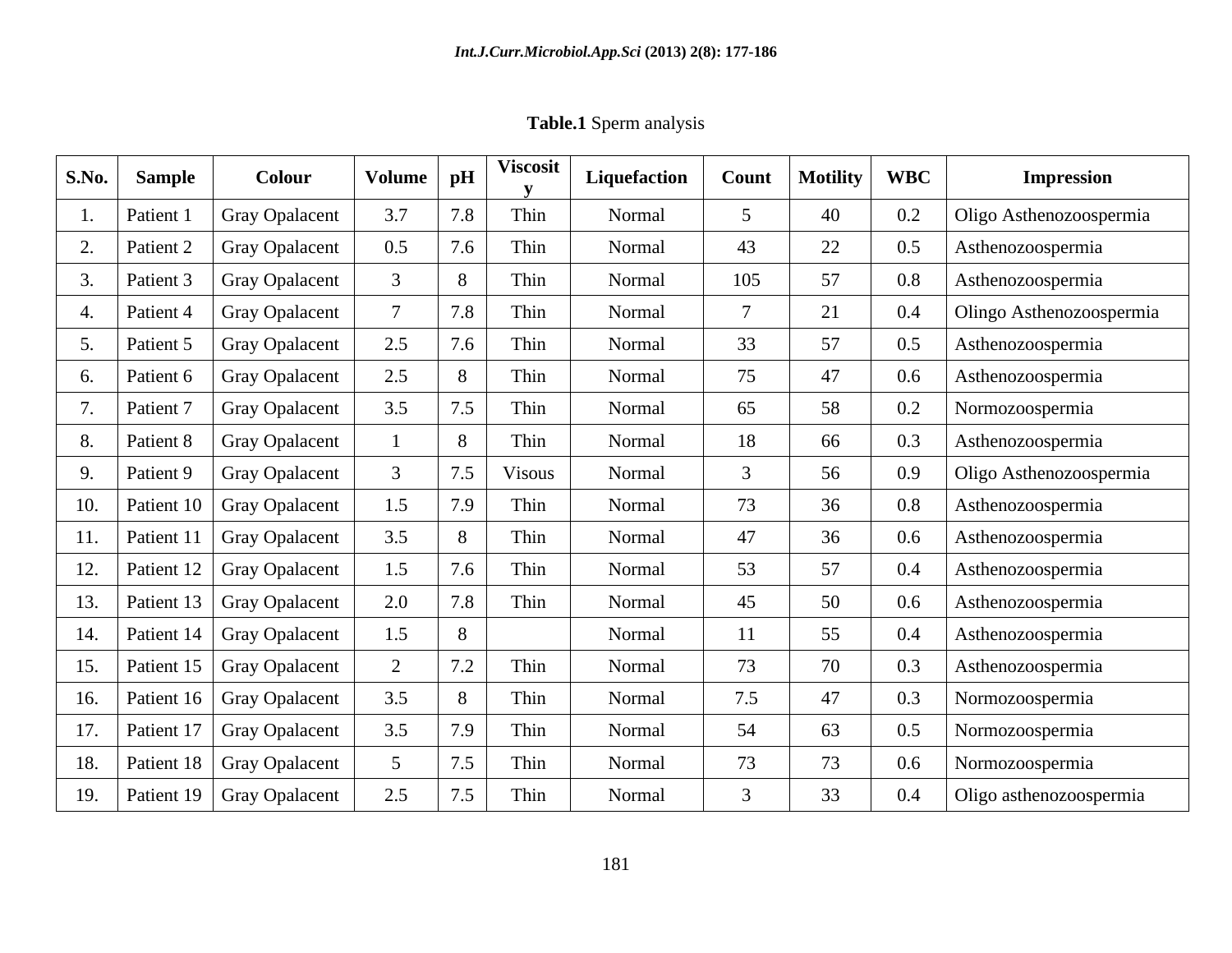| 20. |            | Patient 20   Gray Opalacent | 2.5            | 8   | Thin | Normal | 122         | 57 | 0.2 | Normozoospermia         |
|-----|------------|-----------------------------|----------------|-----|------|--------|-------------|----|-----|-------------------------|
| 21. | Patient 21 | Gray Opalacent              | 2.5            | 7.4 | Thin | Normal | 34          | 47 | 0.5 | Asthenozoospermia       |
| 22. |            | Patient 22   Gray Opalacent | 3.5            | 7.9 | Thin | Normal | 15          | 67 | 0.4 | Asthenozoospermia       |
| 23. | Patient 23 | Gray Opalacent              | 2.3            | 8   | Thin | Normal | 32          | 53 | 0.4 | Asthenozoospermia       |
| 24. |            | Patient 24   Gray Opalacent | $\mathcal{R}$  | 7.8 | Thin | Normal | 62          | 58 | 0.6 | Normozoospermia         |
| 25. | Patient 25 | Gray Opalacent              | 4.5            | 7.6 | Thin | Normal | 31          | 61 | 0.4 | Asthenozoospermia       |
| 26. |            | Patient 26   Gray Opalacent | 2              | 8   | Thin | Normal | $\mathbf Q$ | 77 | 0.3 | Oligo Asthenozoospermia |
|     | Patient 27 | Gray Opalacent              | 3.3            | 7.5 | Thin | Normal | 144         | 87 | 0.7 | Asthenozoospermia       |
| 28. | Patient 28 | <b>Gray Opalacent</b>       | $\overline{5}$ | 7.8 | Thin | Normal | 50          | 40 | 0.5 | Normozoospermia         |
| 29. | Patient 29 | Gray Opalacent              | 6              | 7.4 | Thin | Normal | 20          | 45 | 0.4 | Asthenozoospermia       |
|     | Patient 30 | <b>Gray Opalacent</b>       | 4.5            | 8   | Thin | Normal |             | 71 | 0.7 | Oligo Asthenozoospermia |
|     | Patient 31 | Gray Opalacent              | 3.7            | 7.3 | Thin | Normal | 83          | 82 | 0.5 | Asthenozoospermia       |
| 32. | Patient 32 | Gray Opalacent              | 2.3            | 7.4 | Thin | Normal | 98          | 54 | 0.4 | Asthenozoospermia       |
|     | Patient 33 | Gray Opalacent              | 2.5            | 8   | Thin | Normal | 79          | 61 | 0.5 | Asthenozoospermia       |
|     | Patient 34 | Gray Opalacent              |                | 7.6 | Thin | Normal | 100         | 35 | 0.4 | Asthenozoospermia       |
|     |            | Patient 35   Gray Opalacent | 4.7            | 8   | Thin | Normal | 13          | 85 | 0.4 | Normozoospermia         |
| 36. |            | Patient 36   Gray Opalacent | 1.5            | 7.5 | Thin | Normal | 50          | 62 | 0.3 | Astheno zoospermia      |
|     | Patient 37 | Gray Opalacent              | 2.5            | 7.6 | Thin | Normal | 82          | 74 | 0.4 | Normozoospermia         |
| 38. |            | Patient 38   Gray Opalacent |                | 7.9 | Thin | Normal | 27          | 86 | 0.7 | Asthenozoospermia       |
| 39. |            | Patient 39   Gray Opalacent |                | 7.5 | Thin | Normal | 91          | 62 | 0.5 | Asthenozoospermia       |
| 40. |            | Patient 40   Gray Opalacent | 2.5            | 7.5 | Thin | Normal | 37          | 80 | 0.4 | Normozoospermia         |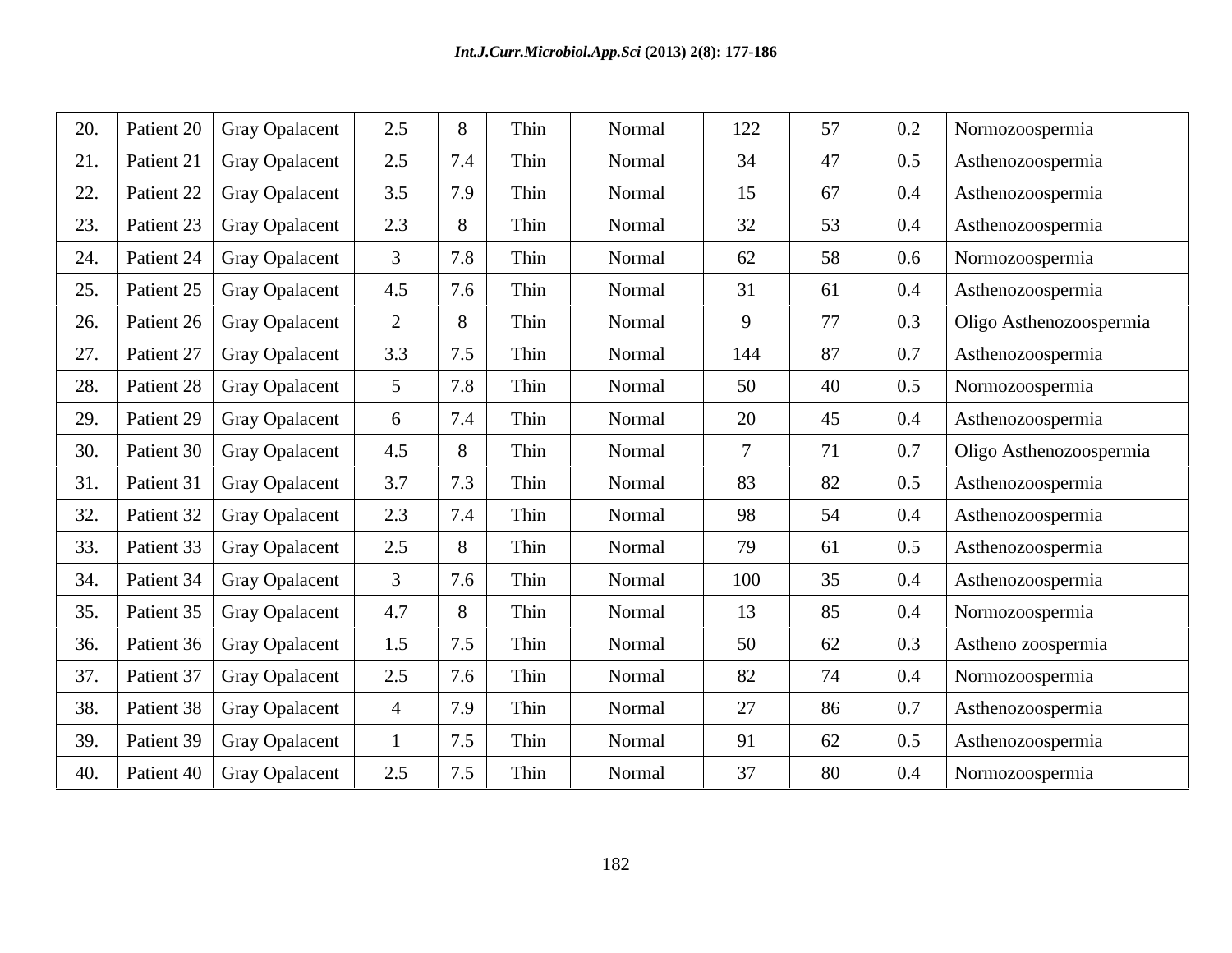| <b>S.</b> |                                    |            |                                               | <b>Sensitivity test</b>     |                       |            |
|-----------|------------------------------------|------------|-----------------------------------------------|-----------------------------|-----------------------|------------|
| no.       | <b>Sample</b>                      |            | <b>Organism isolated</b>                      | <b>Highly</b><br>sensitive  | Moderate<br>sensitive | Resistance |
|           | $1.$ PATIENT 1                     |            | Klebsiella ozaenae                            | Cf,l,Cps,<br>Mr,Le          | Ce,Cpm                | Ca,Co,Cfx  |
|           | 2.   PATIENT 2                     | 29         | Staphylococcus aureus                         | Va,Le,Mr,<br>Cf,Lz          | Cps,Am,At             | Ox,CA,Co   |
|           | PATIENT 3                          | $\vert$ 30 | Staphylococcus aureus                         | Va,Le,Mr,<br>Cf,Lz          | Cps,Am,At             | Ox,CA,Co   |
|           | $\overline{\phantom{a}}$ PATIENT 4 |            | Pseudomonas<br>aeruginosa                     | I,Cps,Ak,Cf                 | Le, Gf,               | TGC,Cfx    |
|           | PATIENT 5                          |            | Klebsiella ozaenae                            | Cf,l,Cps,<br>Mr,Le          | Ce,Cpm                | Ca,Co,Cfx  |
|           | 6. PATIENT 6                       |            | Staphylococcus aureus                         | Va,Le,Mr,<br>Cf,Lz          | Cps,Am,At             | Ox,CA,Co   |
|           | 7.   PATIENT $7$                   |            | $\vert$ 45 <i>Escherichia coli</i>            | CPs, Le, I,<br>Mr,TGC       | G,Pt,Cf               | Cpm,Of,Am  |
|           |                                    |            | 8.   PATIENT 8   34   Proteus vulgaris        | Ak, Cf, Le, I,<br>Mr        | Cpm,Cps               | Co,Cfx     |
|           | 9. $PATIENT 9$                     | 44         | Pseudomonas<br>aeruginosa                     | I,Cps,Ak,Cf                 | Le, Gf,               | TGC,Cfx    |
|           |                                    |            | 10.   PATIENT 10   38   Staphylococcus aureus | Va,Le,Mr,<br>Cf,Lz          | Cps,Am,At             | Ox,CA,Co   |
|           |                                    |            | 11.   PATIENT 11   35   Escherichia coli      | CPs,Le,I,<br>Mr,TGC         | G,Pt,Cf               | Cpm,Of,Am  |
|           | 12.   PATIENT 12                   |            | 35 Staphylococcus aureus                      | Va,Le,Mr,<br>Cf,Lz          | Cps,Am,At             | Ox,CA,Co   |
|           |                                    |            | 13.   PATIENT 13   36   Staphylococcus aureus | Va,Le,Mr,<br>Cf,Lz          | Cps,Am,At             | Ox,CA,Co   |
|           |                                    |            | 14.   PATIENT 14   38   Klebsiella ozaenae    | Cf,l,Cps,<br>Mr,Le          | Ce,Cpm                | Ca,Co,Cfx  |
|           |                                    |            | 15.   PATIENT 15   31   Staphylococcus aureus | $Va, Le, Mr, \Box$<br>Cf,Lz | Cps,Am,At             | Ox,CA,Co   |
|           |                                    |            | 16.   PATIENT 16   33   Klebsiella ozaenae    | Cf, l, Cps,<br>Mr, Le       | Ce,Cpm                | Ca,Co,Cfx  |
|           |                                    |            | 17.   PATIENT 17   38   Proteus vulgaris      | Ak,Cf,Le,I,<br>Mr           | Cpm,Cps               | Co,Cfx     |
|           |                                    |            | 18.   PATIENT 18   42   Staphylococcus aureus | Va,Le,Mr,<br>Cf,Lz          | Cps, Am, At           | Ox,CA,Co   |
|           |                                    |            | 19.   PATIENT 19   35   Escherichia coli      | CPs,Le,I,<br>Mr,TGC         | G,Pt,Cf               | Cpm,Of,Am  |
|           |                                    |            | 20.   PATIENT 10   39   Klebsiella ozaenae    | Cf,l,Cps,<br>Mr,Le          | Ce,Cpm                | Ca,Co,Cfx  |

# **Table.3 Antibiotic sensitivity test**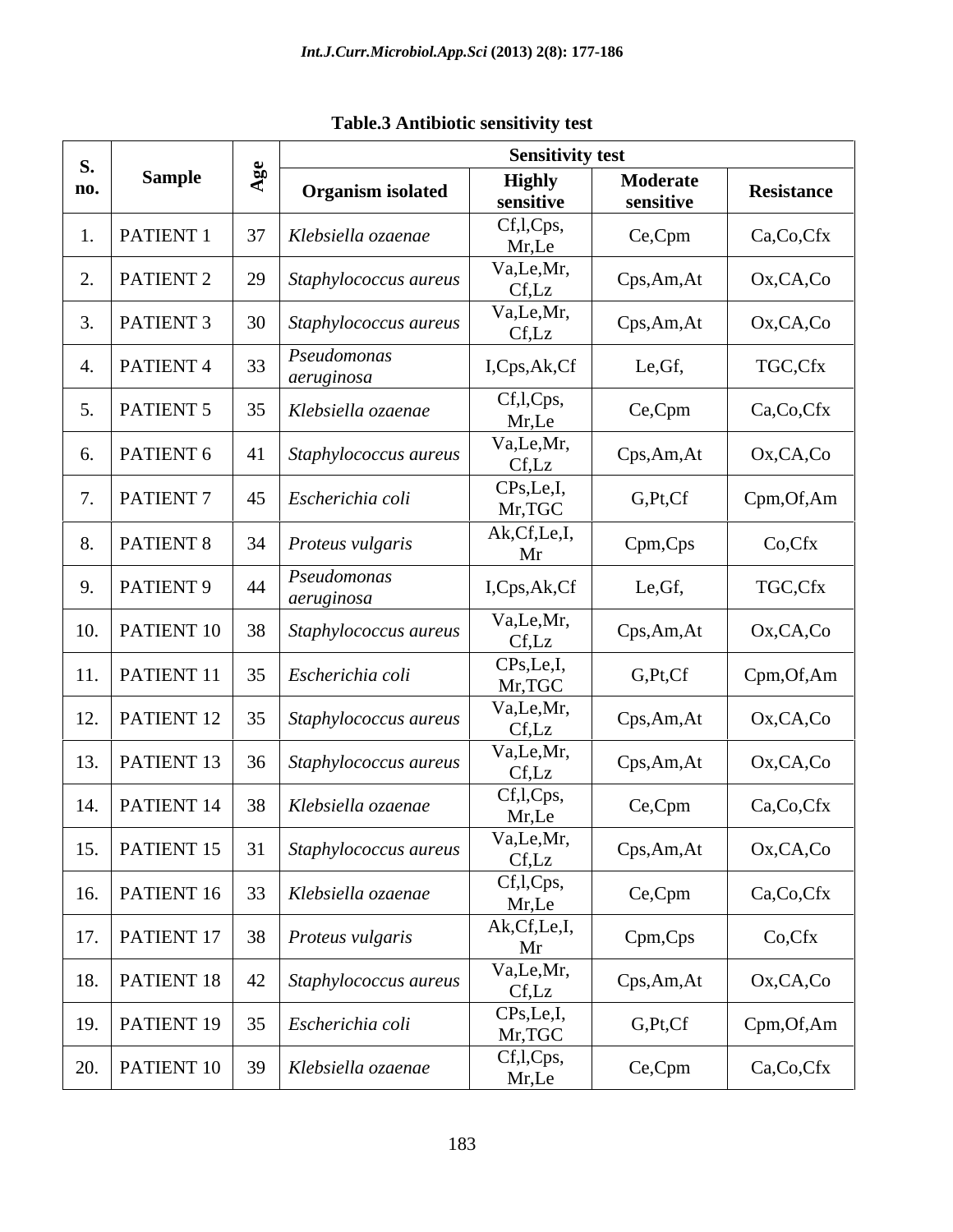| 22. |                                                               |                                                                    | Mr                                                   |                         |           |
|-----|---------------------------------------------------------------|--------------------------------------------------------------------|------------------------------------------------------|-------------------------|-----------|
|     | PATIENT 22                                                    | $32$ Staphylococcus aureus                                         | Va,Le,Mr,<br>Cf,Lz                                   | Cps,Am,At               | Ox,CA,Co  |
| 23. |                                                               | $\vert$ PATIENT 23 $\vert$ 46 $\vert$ <i>Staphylococcus aureus</i> | Va,Le,Mr,<br>Cf,Lz                                   | Cps,Am,At               | Ox,CA,Co  |
|     | 24.   PATIENT 24   40   Klebsiella ozaenae                    |                                                                    | Cf,l,Cps,<br>Mr,Le                                   | Ce,Cpm                  | Ca,Co,Cfx |
|     | 25.   PATIENT 25   35   Escherichia coli                      |                                                                    | CPs,Le,I,<br>Mr,TGC                                  | G,Pt,Cf                 | Cpm,Of,Am |
|     | 26.   PATIENT 26   29   Proteus vulgaris                      |                                                                    | Ak, Cf, Le, I,<br>Mr                                 | Cpm,Cps                 | Co,Cfx    |
| 27. | PATIENT 27                                                    | Pseudomonas<br>aeruginosa                                          | I,Cps,Ak,Cf                                          | Le, Gf,                 | TGC,Cfx   |
| 28. | PATIENT 28   34   <i>Escherichia coli</i>                     |                                                                    | CPs,Le,I,<br>Mr,TGC                                  | G,Pt,Cf                 | Cpm,Of,Am |
| 29. | PATIENT 29                                                    | 33 Staphylococcus aureus                                           | Va,Le,Mr,<br>Cf,Lz                                   | Cps, Am, At             | Ox,CA,Co  |
| 30. | <b>PATIENT 30</b> 40 <i>Escherichia coli</i>                  |                                                                    | CPs,Le,I,<br>Mr,TGC                                  | G,Pt,Cf                 | Cpm,Of,Am |
|     |                                                               | 31.   PATIENT 31   28   Staphylococcus aureus                      | Va,Le,Mr,<br>Cf,Lz                                   | Cps, Am, At             | Ox,CA,Co  |
|     | 32.   PATIENT 32   40   Escherichia coli                      |                                                                    | CPs,Le,I,<br>Mr,TGC                                  | G,Pt,Cf                 | Cpm,Of,Am |
| 33. | PATIENT 33                                                    | 32 Staphylococcus aureus                                           | Va,Le,Mr,                                            | Cps,Am,At               | Ox,CA,Co  |
|     |                                                               | 34.   PATIENT 34   45   Staphylococcus aureus                      | Cf,Lz<br>Va,Le,Mr,<br>Cf,Lz                          | Cps,Am,At               | Ox,CA,Co  |
|     | 35. PATIENT 35                                                | 36   Escherichia coli                                              | CPs,Le,I,<br>Mr,TGC                                  | G,Pt,Cf                 | Cpm,Of,Am |
| 36  |                                                               | $\vert$ PATIENT 36 $\vert$ 34 $\vert$ <i>Staphylococcus aureus</i> | Va,Le,Mr,                                            | Cps,Am,At               | Ox,CA,Co  |
|     | 37.   PATIENT 37   <br>22                                     | Pseudomonas                                                        | Cf,Lz<br>I,Cps,Ak,Cf                                 | Le, Gf,                 | TGC,Cfx   |
|     |                                                               | aeruginosa<br>38.   PATIENT 38   31   Staphylococcus aureus        | Va,Le,Mr,                                            | Cps,Am,At               | Ox,CA,Co  |
| 39. | $\vert$ PATIENT 39 $\vert$ 37 $\vert$ <i>Escherichia coli</i> |                                                                    | Cf,Lz<br>CPs,Le,I,                                   | G,Pt,Cf                 | Cpm,Of,Am |
|     | 40.   PATIENT 40   33   Proteus vulgaris                      |                                                                    | Mr,TGC<br>Ak, Cf, Le, I,                             | Cpm,Cps                 | Co,Cfx    |
|     | Pt - Popracillno/Tazobactum, Cps                              |                                                                    | Mr                                                   | Cofaperazone Suibactum, |           |
|     | Le - Levofloxacin<br>Ofloxacin<br>$Of -$                      |                                                                    | Tb<br>- Tobramycin<br>Mr                             | Meropenem               |           |
|     | Co - Co Trimoxazole<br>G - Gentamicin,<br>Va - Vancomycin     |                                                                    | Cfx<br>Cefixime<br>Amikacin<br>Ak<br>Linezolid<br>Lz |                         |           |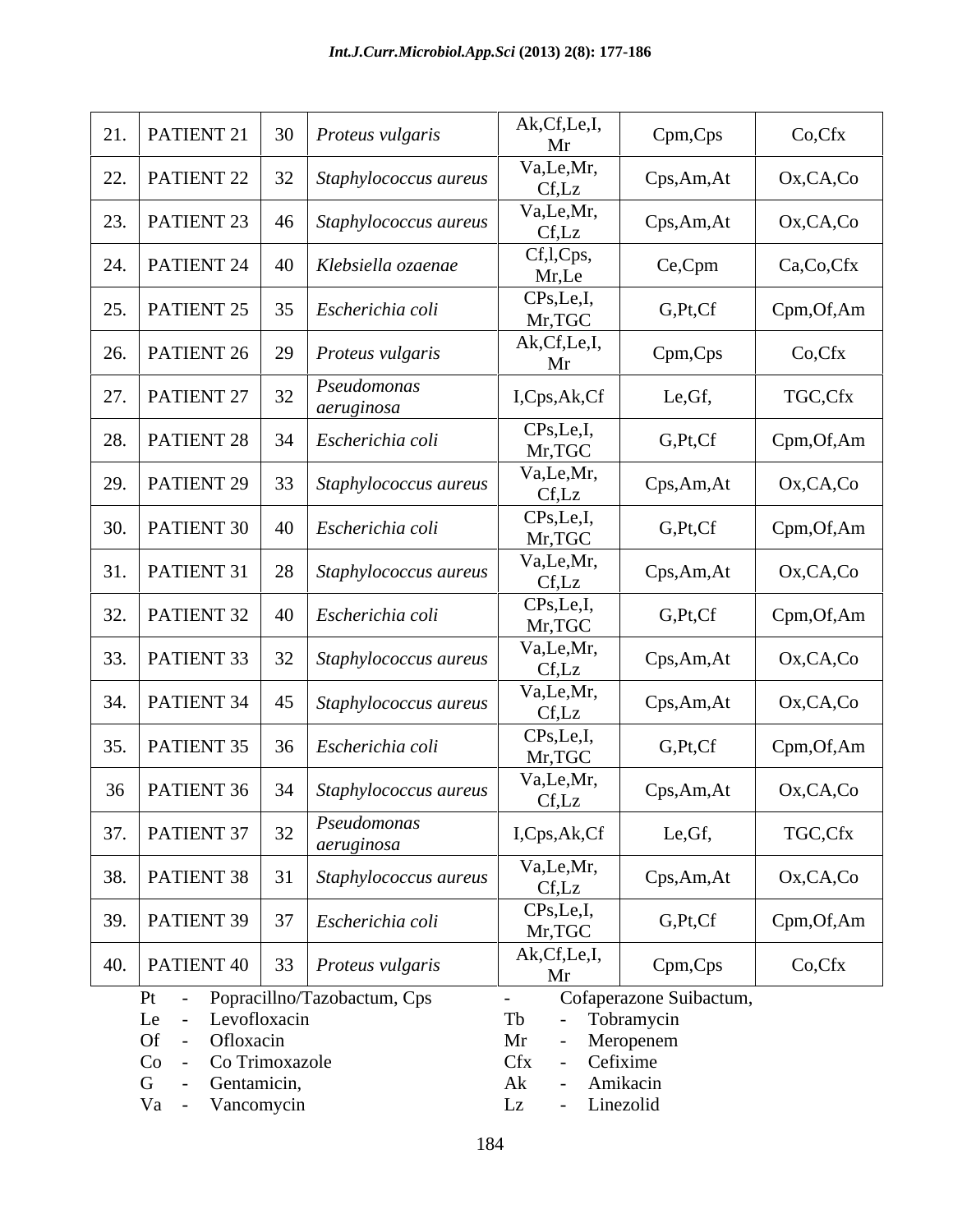| S.No. | <b>Microorganisms</b>          | <b>Highly Sensitive</b>          | <b>Moderate Sensitive</b> | <b>Resistance</b> |
|-------|--------------------------------|----------------------------------|---------------------------|-------------------|
|       | Staphylococcus aureus          | Va,Cps,Mr,Gf,Lz                  | Le,Am,At                  | Ox,Ca,Co          |
|       | Escherichia coli               | CPs,Le,I,Mr,TGC                  | G,Pt,Cf                   | Cpm, Of, Am       |
|       | Kilebseilla ozaenae            | $Cf$ , $Cps$ , $Mr$ , $Le$ , $G$ | Ce,Cpm                    | Ca,Co,Cfx         |
|       | Proteus vulgaris               | Ak, Cf, Le, I, Tb                | Cpm,Cps, Mr               | Co,Cfx            |
|       | $\vert$ Pseudomonas aeruginosa | I,Cps,Ak,Cf                      | Le, Gf,                   | TGC,Cfx           |

## **Table.4** Highly sensitive antibiotics to Bacteria

**Table.5** MIC for the most sensitive antibiotics

| <b>Microorganisms</b>                    | <b>Antibiotics</b>       | $MIC$ $\mu$ g/ml             |
|------------------------------------------|--------------------------|------------------------------|
| Staphylococcus aureus                    | Vancomycin               | $0.125 \,\mu g/ml$           |
| Escherichia coli                         | Cophapharozone sulfactum | $0.31 \mu g/ml$              |
| Kilebseilla ozaenae                      | Cetiflaxacin             | $0.625 \text{ µg/ml}$        |
| Proteus vulgaris                         | Amikacin                 | $0.0156 \,\mathrm{\mu g/ml}$ |
| <i>Pseudomonas aeruginosa</i>   Imipenum |                          | $0.0039 \mu g/ml$            |



**Figure.1** Organisms Isolated from semen sample

organism shows their sensitivity on the antibiotics. Here the generations of antibiotic presence but we use only third generation recent antibiotics for sensitivity tests, Minimum inhibitory concentration also determines for those antibiotics for

Antibiotic sensitivity for the isolated value also important to the specific antibiotics for the particular organisms.

## **References**

better treatment of the patients so the MIC test of four antimicrobial agents for Brown, W.J., and Sautter, R.L. 1977. Five hour Minimal inhibitory concentration